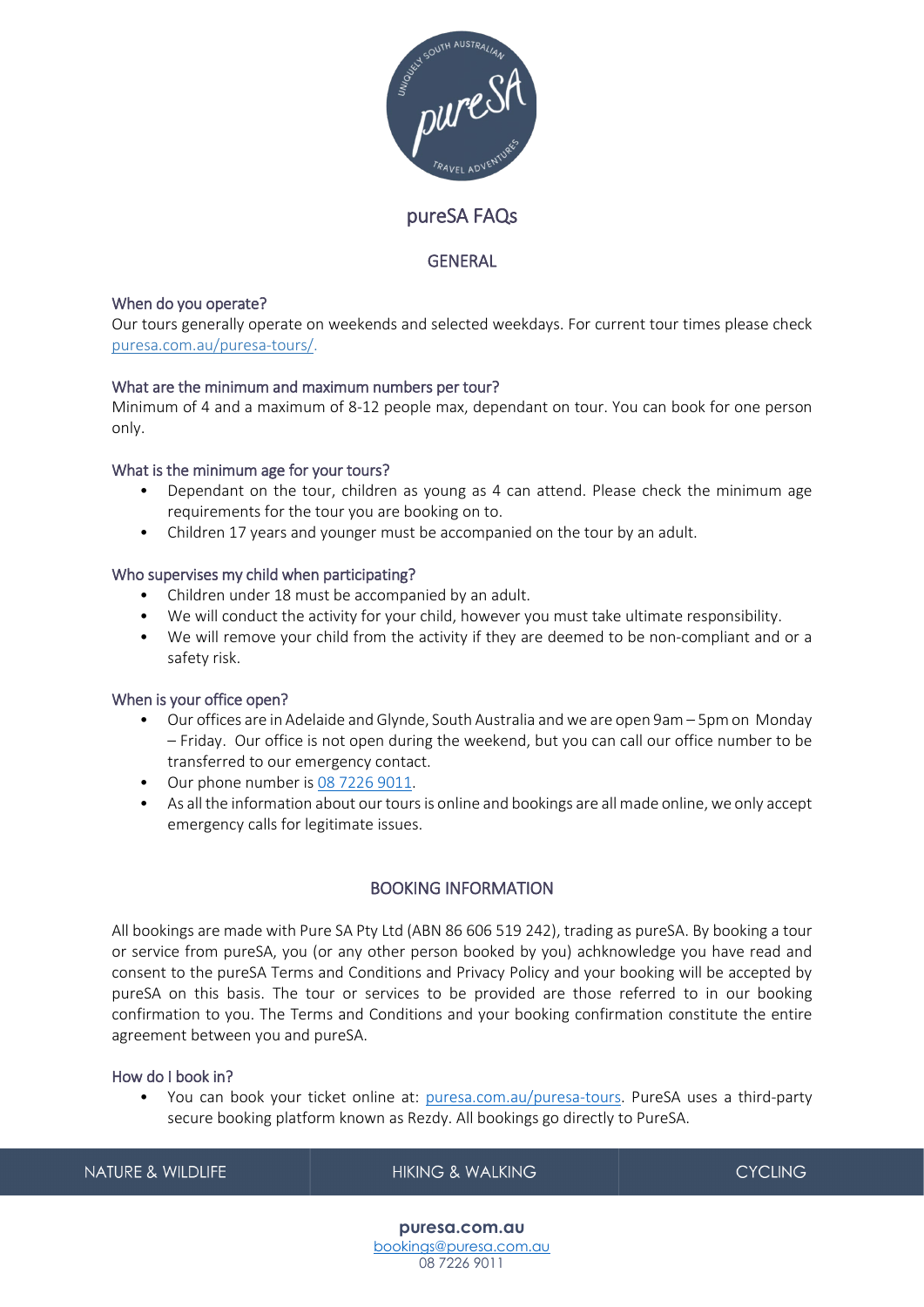

• Session times show what is available. If availability appears in the drop down for the day you want, then go for it. If not, please select another date.

#### Can I pay after or when the session finishes?

All bookings must be paid for in advance.

#### Can I pay with cash?

- All tour/hire bookings are made online and are paid for with credit/debit cards.
- Please contact us to arrange alternative payment options.

#### Can I purchase a gift card?

You sure can! All tour and hire gift cards can be purchased online from our website using the same link you use to book a tour [puresa.com.au/puresa-tours.](https://puresa.com.au/puresa-tours)

#### Can I purchase a physical copy of my gift card?

You sure can! Call us on [08 7226 9011](tel:0872269011) to organise a physical copy of your gift card. Delivery costs may apply.

#### I booked my tour through an online agent and their terms seem different?

Please contact the online agent that you booked through if you have any questions about the terms and conditions relating to your booking.

#### What else should I know about my booking?

- You will be emailed a waiver to sign two days prior to your booking. You will need to arrive 15 minutes before your booking. If you arrive late, you will miss your session.
- We are very strict regarding safe participation. If you are deemed to be acting in an unsafe manner or non-compliant you will be removed from the activity and lose your booking.

#### Confirmation of your booking

- Only processed bookings can be accepted. This means you book online and then receive the full details via email immediately following the payment of your booking. If you do not receive this, please check your junk mail. If you still have not received an email, please contact our office straight away.
- Once you receive your email, please review the details of your booking, taking note of the starting time and location map.
- Please check the terms and conditions included to ensure you have no surprises. We will contact you via email up to the day prior to your tour if any changes affect your booking.
- Please contact us if you will not be checking your email or have any concerns about these details.

# **WFATHER**

#### What weather do you operate in?

We operate in most weather conditions, including rain. We have been doing this a long time and understand safe operating conditions. If we are concerned, we will stop, pause, delay or shorten the

**NATURE & WILDLIFE** 

**HIKING & WALKING** 

**CYCLING** 

**puresa.com.au** [bookings@puresa.com.au](mailto:bookings@puresa.com.au) 08 7226 9011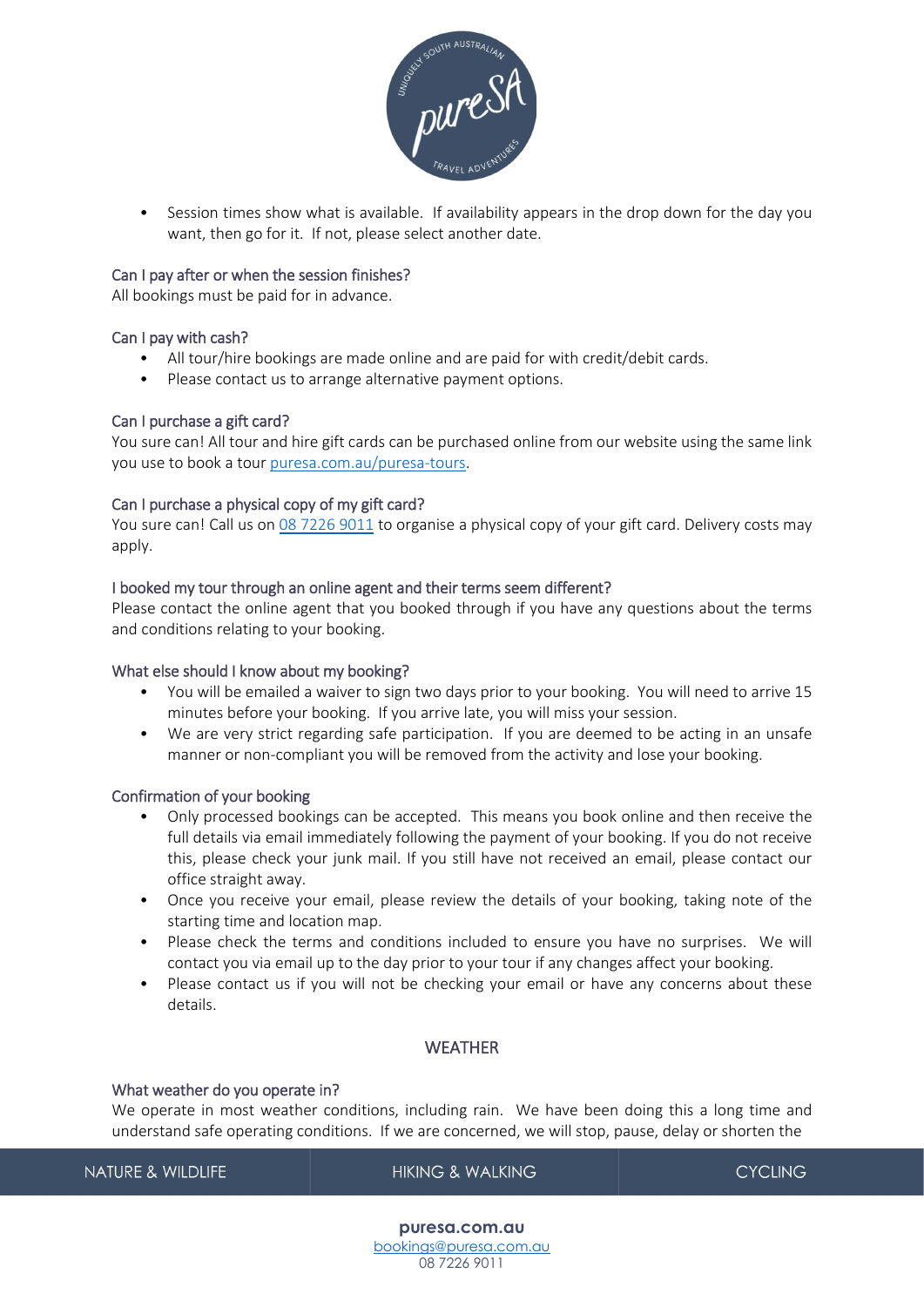

session for a break in weather.

If we assess the weather to be unsafe, pureSA may have to cancel or postpone/delay the session. We will attempt to do this prior to the day. On the actual day of service, weather conditions may still require our immediate intervention.

#### Extreme weather conditions where pureSA may have to cancel, or postpone/delay include:

- Fire Danger Ratings where it is extreme or catastrophic in the tour locations or if there are any fires near the tour locations that would make it unsafe
- Severe thunderstorms & lightning
- Extreme temperature (hot or cold)
- Severe wind
- Flooding

If we have to change the session, we will offer the next time slot or provide the opportunity for rescheduling.

# CANCELLATION POLICY

#### What is your cancellation / change of date policy?

If you cancel some or all portions of your booking, cancellation fees will apply. A refund can only be issued to the original purchaser and same credit card used for the booking and will be made less the applicable cancellation notice fees stated below. A cancellation will only be effective once pureSA receive written email notification from you.

#### Cancellation Fees for all tours (except those stated in the variation below) are:

- More than 30 days to departure: \$20 administration fee.
- 72 hours 30 days prior to departure: 25% fee of total booking price.
- 48-72 hours prior to departure: 50% fee of total booking price.
- 24-48 hours prior to departure: 75% fee of total booking price
- Less than 24 hours prior to departure: 100% fee of total booking price.

### Variations: Swim with the Giant Cuttlefish, Swim with Safari, Adelaide Coastal Sanctuary Explorer and the Deep Creek and Coorong Explorer the following cancellation fees apply.

- More than 60 days prior to departure: 15% fee of total booking price.
- 30-60 days prior to departure: 25% fee of total booking price.
- 14-30 days prior to departure: 50% fee of total booking price.
- 5-14 days prior to departure: 75% fee of total booking price.
- Less than 5 days prior to departure: 100% fee of total booking price.

# Private Tours: Cancellation terms of a private tour are advised at time of request and/or confirmation.

#### Addendum to Cancellation Terms regarding COVID-19

PureSA complies with all tour operation regulations of the South Australian Health Department and have implemented COVID-19 health, safety and cleaning protocols as applicable for each tour. In

**NATURE & WILDLIFE HIKING & WALKING CYCLING**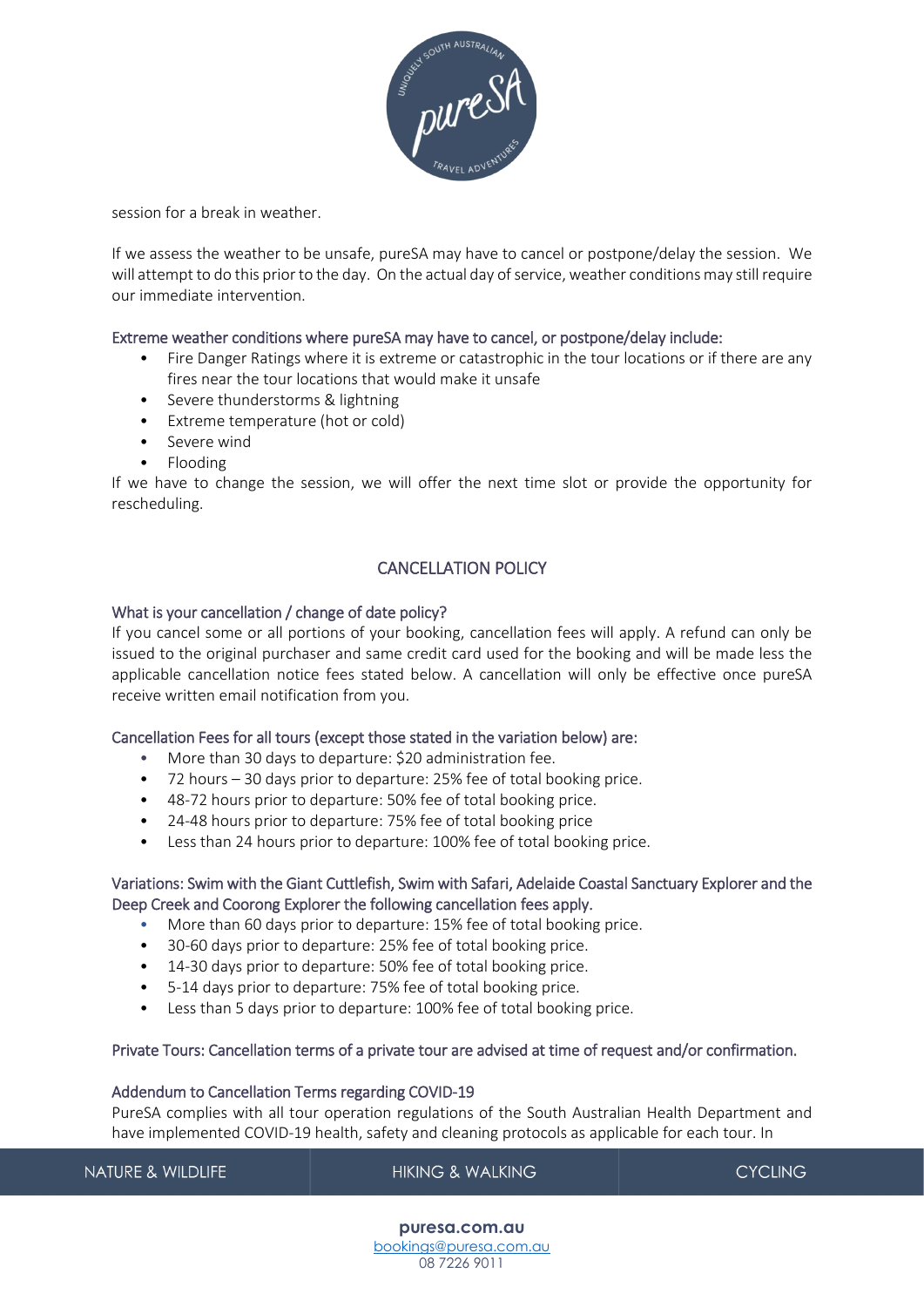

addition, for any reason Pure SA or a customer need to cancel a tour due to late notice COVID-19 implications all bookings will be rescheduled or provided with a FULL refund of the tour price. See our COVID-19 information page for further details.

### What happens if I need to cancel on the day?

- If you fail to join a tour or are not at the designated pickup point at the correct time, PureSA reserve the right to deem you as a cancellation and no refund will be made. If you choose to leave the tour prior to its completion, no refund will be made.
- Management reserves the right to make exceptions if it chooses.
- If in the instance, Pure SA needs to reschedule due to safety (extreme weather conditions etc.) we will offer to reschedule your session to another available timeslot or, as a last resort if this is not possible, we can provide a refund.

### What if I get there and am too scared to participate or need to stop part way through?

That's okay, it happens sometimes and good on you for coming along and giving it a go! However, if you are not able to start or complete the tour because of fear or you change your mind, please note tickets are non-refundable.

### What happens if I arrive late?

- We have a very tight schedule. If you arrive late, you will likely miss out and lose your booking.
- We ask people to be there a minimum of 30 minutes before departure to prevent this.
- Please note that if that happens tickets are non-refundable.

#### What happens if you, Pure SA, cancels a tour or service

- Pure SA reserves the right to cancel a tour or service at any time prior to departure should operational considerations outside of its control dictate (i.e. mechanical breakdown, staff sickness).
- If this occurs, you can transfer to an alternate departure date or alternatively receive a full refund of your booking price.

#### What happens if I'm sick on the day?

Unfortunately, tickets are non-refundable on the day of your tour.\*

\*In compliance with the current COVID-19 pandemic, participants who are sick on the day of tour can contact our office to reschedule their experience.

# **SAFFTY**

#### Are you safe?

- We definitely are!
- We only use staff trained in the correct qualifications for the activity.
- We carry out daily inspections of the equipment being used.
- We conduct more intensive quarterly inspections and maintenance.

#### Can I participate if I have had a few alcoholic drinks?

**NATURE & WILDLIFE** 

**HIKING & WALKING** 

**CYCLING**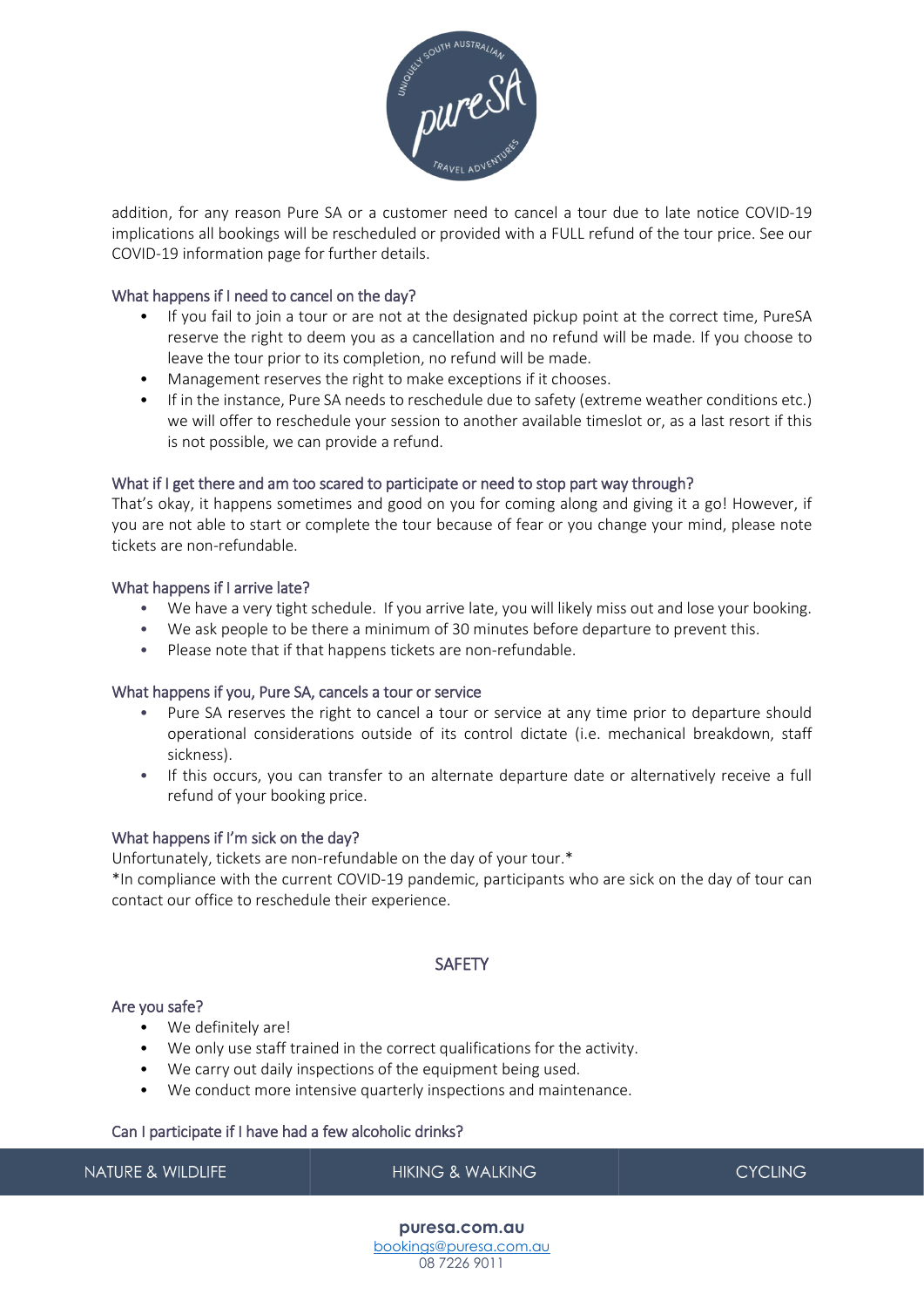

- The short answer is no.
- Whilst pureSA does operate tours that include the consumption of alcohol these are organised to ensure that no consumption occurs before undertaking other activities on tour. A large percentage of tours need to be undertaken without the influence of alcohol for a portion of the tour.
- We reserve the right to refuse access to the tour should you be deemed to be under the influence of drugs or alcohol, show aggressive, dangerous or threatening behaviour.
- It is your responsibility to participate safely and not be intoxicated.

#### What about Medical conditions?

- We would like participants to be free of any medical conditions, that could be worsened by physical activity. It is your responsibility not to book into a session if you have any of these conditions.
- We recommend that you consult a health professional if you have the following, before booking\*\*:
	- Pregnancy  **Dislocations**
	- Heart Conditions Diabetes
	- Recent Sprains or Muscular Injuries• Epilepsy, especially PSE.
	- Back Pain or Chronic Back Pain Prosthetics- includes Cosmetic Implants
	- Panic/Anxiety Attacks Neurological Disorders
	-
	- Bone Disorders Fragile Skin
- 
- 
- 
- - High or Low Blood Pressure Disabled or physical impairment
		-

\*\* Please note this does not necessarily exclude a person from doing our activities. However, Pure SA reserves the right to deny you access to the activities if you aggravate any of the above conditions and if we, acting reasonably, are not completely satisfied that it is safe for you to participate.

#### Do I have to follow the COVID check in rules?

- You certainly do.
- This includes complying with the normal rules of non-participation if you are sick, been in a COVID hotspot or have been overseas in the last 14 days, etc.

#### Do I need to be COVID-19 vaccinated to do the tours?

- You certainly do.
- From November 2021 we are requiring all participants to provide either a) a Australian-issued International COVID-19 Vaccination Certificate (ICVC) or b) if you are an international traveller your COVID-19 passport.

#### What about environmental impacts and sustainable practices?

- We firmly believe in leaving no trace when we're out and about in our beautiful state.
- To borrow a phrase we take only photographs and leave only footprints.
- We take all our rubbish with us (and pick up rubbish if we find it) and we leave wildlife alone, we don't feed them or try to pat them.

#### What sort of qualifications do your guides and instructors have?

**NATURE & WILDLIFE** 

•

# **HIKING & WALKING**

**CYCLING**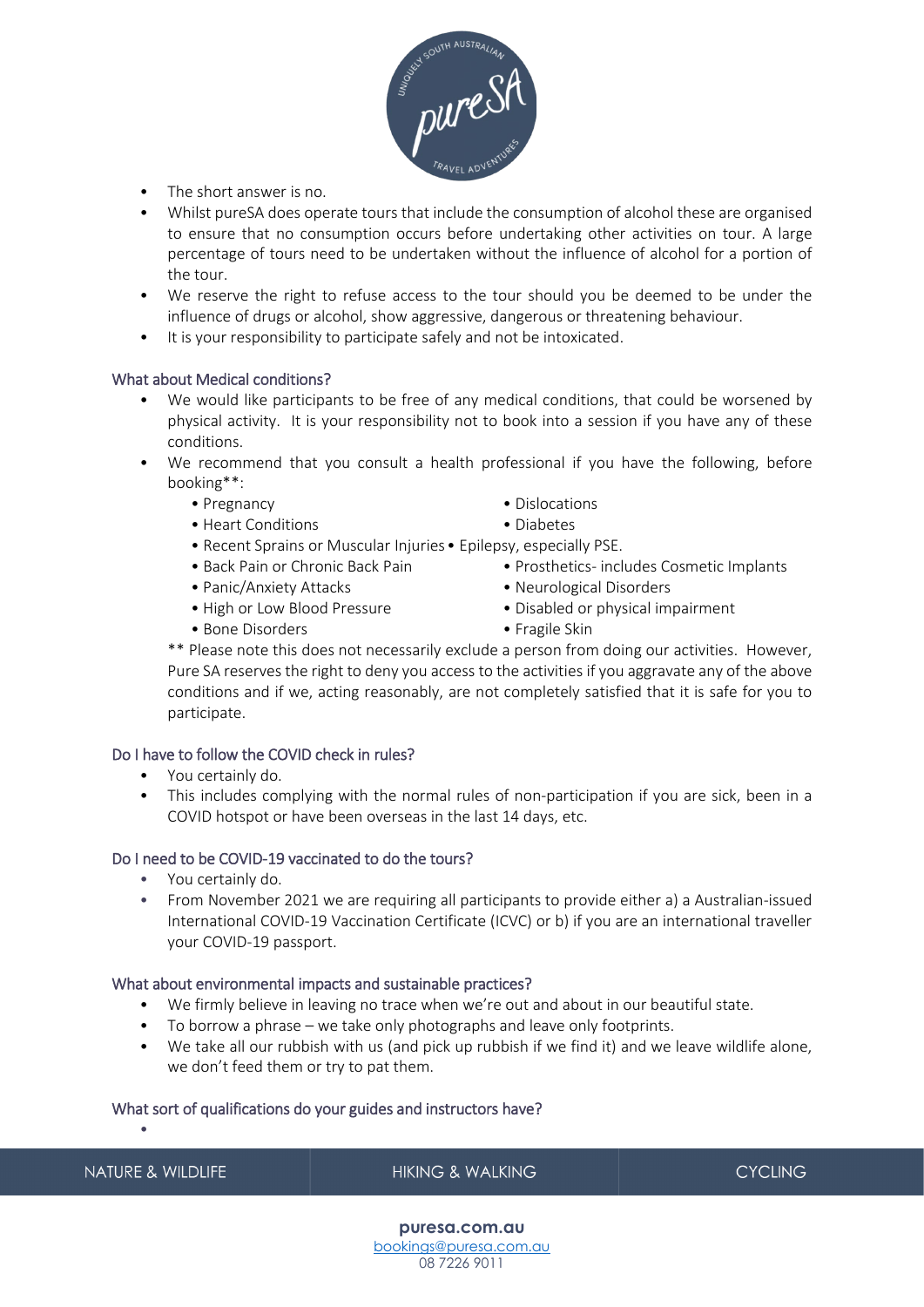

- At Pure SA, our staff have a large number of skills and qualifications required to safely provide our activities to you. We believe it is extremely important for our staff to stay current with their qualifications whilst continuing to increase their knowledge and understanding.
- For information on the qualifications that our staff hold, several of the qualifications are listed below:
	- Paddle Australia
	- Bushwalking Leadership South Australia
	- Professional Association Climbing Instructors
	- Survive First Aid
	- Australian Sailing
	- PADI

# ON THE DAY REQUIREMENTS

### What do I need to bring?

- Clothes and footwear you don't mind getting wet (for tours that have an aquatic component).
- Dress for the weather
- Towel (for aquatic activity tours, and a change of clothes)
- Hat
- Sunscreen
- Sunglasses
- Strap for glasses
- Water bottle
- Camera or phone if you want to take photos, if your camera is not waterproof a dry bag is recommended

#### What should I wear?

- Closed toed shoes are a must.
- Most of our tours include walking and.or cycling. Shoes should be comfortable and easy to walk in for long periods.
- Think sun-smart clothing long pants are a good idea and best suited to most activities.
- Hats are also important!

#### What happens if I lose my phone, tear my clothes, etc?

You are responsible for your personal items. Pure SA does not take responsibility for the accidental loss or damage of your personal items.

### Can I take photos?

- You sure can!
- Pure SA is not liable for any damage that may be incurred should it fall off or be damaged while you are undertaking an activity.

**NATURE & WILDLIFE** 

**HIKING & WALKING** 

**CYCLING**